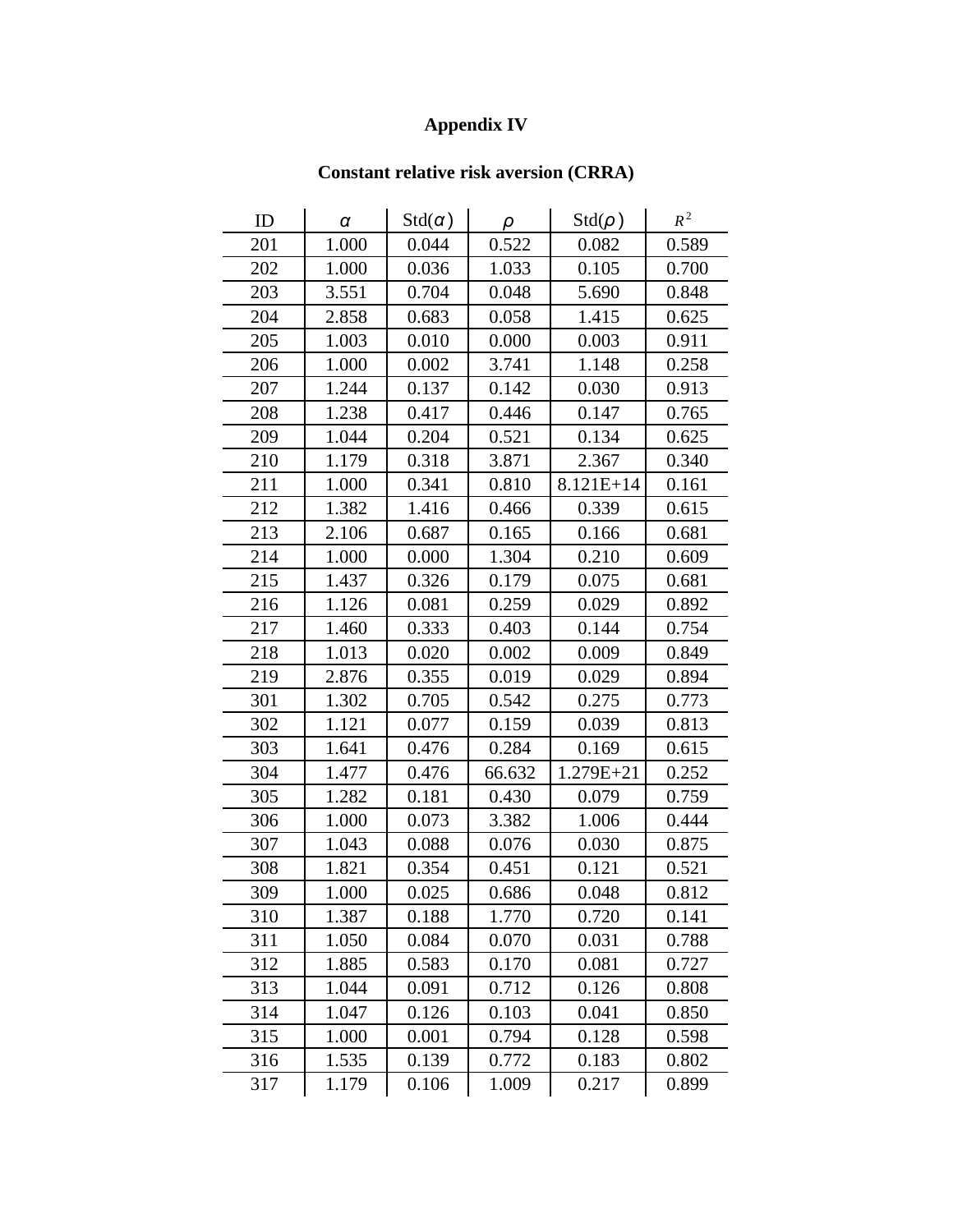| ID  | α     | $Std(\alpha)$ | ρ     | $Std(\rho)$ | $R^2$ |
|-----|-------|---------------|-------|-------------|-------|
| 318 | 1.056 | 0.124         | 0.173 | 0.059       | 0.761 |
| 319 | 1.281 | 0.297         | 0.239 | 0.041       | 0.824 |
| 320 | 1.013 | 0.002         | 0.002 | 0.001       | 0.943 |
| 321 | 1.000 | 0.045         | 1.485 | 0.298       | 0.267 |
| 322 | 1.000 | 0.009         | 0.760 | 0.092       | 0.562 |
| 323 | 1.000 | 0.000         | 1.555 | 0.187       | 0.609 |
| 324 | 1.000 | 0.130         | 0.145 | 0.032       | 0.595 |
| 325 | 1.000 | 0.276         | 0.417 | 0.109       | 0.397 |
| 326 | 1.541 | 0.701         | 0.252 | 0.244       | 0.620 |
| 327 | 1.000 | 0.012         | 0.965 | 0.136       | 0.580 |
| 328 | 1.000 | 0.130         | 0.340 | 0.140       | 0.339 |
| 401 | 1.120 | 0.078         | 0.638 | 0.088       | 0.616 |
| 402 | 1.085 | 0.151         | 0.375 | 0.088       | 0.583 |
| 403 | 1.027 | 0.423         | 0.302 | 0.084       | 0.710 |
| 404 | 1.000 | 0.591         | 2.716 | $2.046E+15$ | 0.121 |
| 405 | 1.087 | 0.087         | 0.560 | 0.079       | 0.804 |
| 406 | 1.531 | 0.419         | 1.936 | $4.663E+15$ | 0.088 |
| 407 | 1.000 | 0.260         | 3.865 | 1.279E+21   | 0.127 |
| 408 | 2.506 | 0.794         | 0.764 | 8.812E+14   | 0.330 |
| 409 | 1.206 | 0.330         | 0.701 | 0.167       | 0.547 |
| 410 | 1.000 | 0.066         | 1.145 | 0.146       | 0.603 |
| 411 | 1.605 | 0.231         | 0.037 | 0.036       | 0.882 |
| 412 | 1.265 | 0.124         | 0.236 | 0.054       | 0.746 |
| 413 | 2.347 | 1.428         | 0.209 | 4.277       | 0.634 |
| 414 | 1.195 | 0.155         | 0.495 | 0.145       | 0.666 |
| 415 | 1.009 | 0.112         | 0.109 | 0.037       | 0.737 |
| 416 | 1.211 | 0.254         | 0.717 | 0.173       | 0.625 |
| 417 | 1.000 | 0.016         | 0.432 | 0.057       | 0.810 |
| 501 | 1.035 | 0.361         | 0.596 | 0.205       | 0.628 |
| 502 | 1.029 | 0.217         | 1.826 | 0.567       | 0.527 |
| 503 | 1.729 | 0.064         | 0.006 | 0.015       | 0.982 |
| 504 | 1.778 | 0.337         | 0.266 | 0.232       | 0.321 |
| 505 | 1.543 | 0.248         | 0.230 | 0.052       | 0.724 |
| 506 | 1.000 | 0.002         | 0.336 | 0.048       | 0.470 |
| 507 | 1.004 | 0.101         | 0.409 | 0.091       | 0.593 |
| 508 | 1.000 | 0.004         | 0.004 | 0.003       | 0.948 |
| 509 | 1.297 | 0.220         | 0.792 | 0.250       | 0.809 |
| 510 | 1.120 | 0.261         | 0.609 | 0.116       | 0.767 |
| 511 | 1.000 | 0.036         | 0.990 | 0.204       | 0.450 |